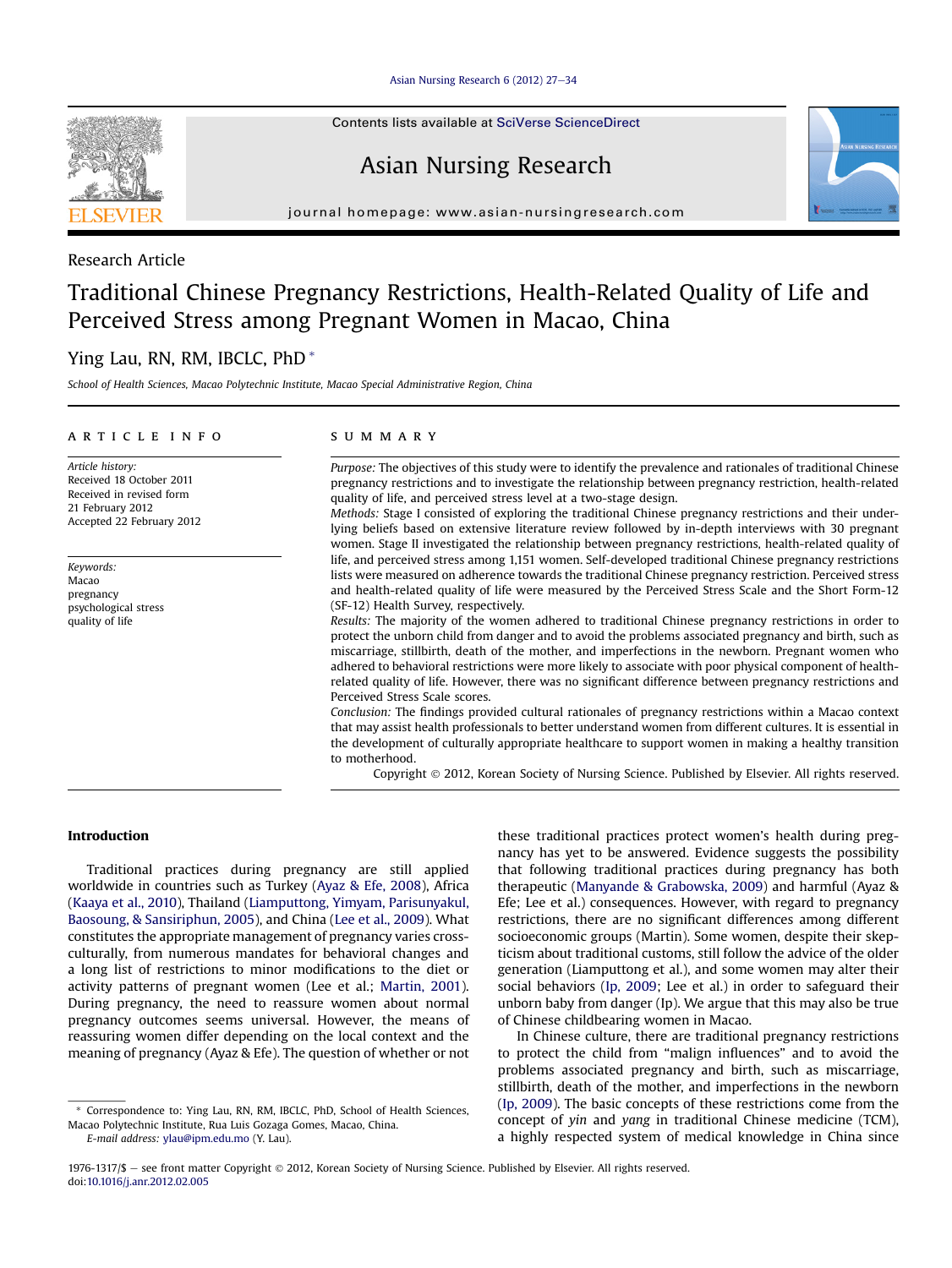2000 BC ([Kong & Liang, 2005; West, 2008\)](#page-6-0). TCM originates from the Taoist philosophy on one's harmony with the universe [\(Roemer,](#page-7-0) [2005](#page-7-0)). According to this theory, the human body, like the cosmos, can be fundamentally divided into a positive force (yang) and a negative force (yin) which are complementary to each other. Health is thus seen as a harmonious equilibrium between the yin and yang [\(Kong, 2010\)](#page-6-0). TCM has certain key concepts, including the qi (vital energy), which is believed to circulate along 14 channels or meridians, 12 of which influence or are influenced by the major internal organs. The  $qi$  is kept in balance by the dual polarities of  $yin$ and yang (Kong & Liang), and the disturbance of the  $qi$  in a pregnant woman is thought to cause miscarriage or fetal malformation [\(Yeh,](#page-7-0) [Chen, Chou, Chen, & Hwang, 2009](#page-7-0)).

#### Chinese traditional beliefs about pregnancy restrictions

TCM places great emphasis on dietary and behavioral restrictions to restore physical and emotional harmony [\(Xuan, 2006\)](#page-7-0). In TCM, the body and mind are inseparable, each affecting the other seamlessly ([Wolfe, 1993](#page-7-0)). Therefore, anything that influences a woman's mind or spirit affects the heart and can affect the fetus in the uterus. Emotional problems are the result of an imbalance between yin and yang and disharmony in the flow of qi. Worry, fear, and anger may lead to qi stagnation, which in turn, will affect the organs ([West, 2008\)](#page-7-0). For example, grief affects the heart and liver, too much joy impairs the heart, and fright causes systemic diseases. Also, strenuous physical work (e.g., moving home or home renovations) depletes the qi [\(West & Maciocia, 2001\)](#page-7-0). Some conservative women also worry about certain symbolic activities (e.g., using scissors in bed or hammering nails) that will destabilize the qi of the fetus ([Ip, 2009\)](#page-6-0).

In order to maintain harmony within the body, pregnant women avoid eating foods with yin qualities: "Cold foods" (e.g., ice cream, watermelon, mung bean, and banana) are associated with miscarriage or bleeding because such foods will induce poor blood circulation in the uterus ([Jones, 2006; West, 2008](#page-6-0)), and "wet-hot foods" (e.g., shrimp, mango, lychee, longan, and pineapple) will produce a "poisonous" energy which will manifest itself as allergic reactions or skin eruptions in the baby ([Martin, 2001; Schott &](#page-6-0) [Henley, 1996](#page-6-0)). Moreover, some symbolic foods are avoided because they will affect the baby's character or appearance: Snack can be bad for the baby's skin, making it take on a scaly appearance; mutton will cause epilepsy because the disease is sheep-like (faat yeung); and dark foods (fermented soybeans, chocolate, coffee, and Coca Cola) are thought to give a baby a dark complexion (Martin). Although some evidence exists about the common practice of pregnancy restrictions among the Chinese population in Hong Kong [\(Lee et al., 2009\)](#page-6-0), Australia ([Hoang & Kilpatrick, 2009](#page-6-0)) and Canada ([Brathwaite & William, 2004](#page-6-0)), only scanty investigations were examined how pregnant women perceived and reacted to the cultural tradition.

## Traditional Chinese pregnancy restrictions and health-related quality of life

Health-related quality of life is an increasingly important issue. It is a broad, multifactoral construct that assesses the degree of well-being felt by individuals and can vary as a result of different cultural influences ([Salter, Moses, Foley, & Teasell, 2008](#page-7-0)). Healthrelated quality of life is one aspect of this construct ([Salter et al.,](#page-7-0) [2008](#page-7-0)), and concerns the effect of an individual's health status on his or her subjective physical, mental, emotional and social wellbeing. It includes both physical and mental domains, which has focused on specific issues such as a person's experiences, beliefs, expectations and perceptions ([Olsson & Nilsson-Wikmar, 2004](#page-7-0)). During pregnancy, hormonal and organ-specific changes alter physical functioning and sometimes mental well-being. As a consequence, the perception of quality of life may change [\(Forger,](#page-6-0) [Ostensen, Schumacher, & Villiger, 2005\)](#page-6-0).

Theoretically, pregnancy restrictions may be seen as having both positive and negative impacts on health-related quality of life. These restrictions may be associated with a series of positive antenatal health behaviors during pregnancy that encourage women to have positive attitudes toward pregnancy, to prepare for parenting, and to acknowledge this life transition ([Haslam,](#page-6-0) [Lawrence, & Haefeli, 2003\)](#page-6-0). One study found that more positive attitudes were associated with better quality of life [\(Mancuso,](#page-6-0) [Sayles, & Allegrante, 2010\)](#page-6-0). On the other hand, pregnancy tradition may restrict women's physical activities and diet; as a result, women lose some of their freedom ([Lee et al., 2009](#page-6-0)). One study found that health-related quality of life was lower in pregnant than in nonpregnant [\(Mota, Cox, Enns, Calhoun, & Sareen, 2008\)](#page-6-0). Therefore, the practice of pregnancy restrictions can further limit physical and mental functioning (Lee et al.). One study found that following traditional Chinese practices during the perinatal period may have a positive effect on women's health-related quality of life but that the continuous use of these practices may have a negative effect on women's quality of life (Chang, [Kenney, & Chao, 2010\)](#page-6-0). Hence, the influence of pregnancy restrictions on health-related quality of life is equivocal.

#### Traditional Chinese pregnancy restrictions and perceived stress

Perceived stress is ambiguous as multiple factors affect the perception of stress [\(Pfeifer, Kranz, & Scoggin, 2008](#page-7-0)). In relation to daily performance, sleep, appetite, and mood, stress can be either a motivating force or, in excess, an interference in people's lives ([Canals-Gonzales, Kranz, Granberry, & Tanguma, 2008\)](#page-6-0). Research suggests that women perceived stress during pregnancy ([Woods,](#page-7-0) [Melville, Guo, Fan, & Gavin, 2010\)](#page-7-0) and transition to parenthood ([Halford & Petch, 2010](#page-6-0)).

Macao women may find themselves caught up in a struggle ([Chang, Kenney et al., 2010; Chang, Tseng et al., 2010](#page-6-0)) between western and eastern styles of pregnancy care (e.g., autonomy vs. control); this may induce stress [\(Cheng, 2002\)](#page-6-0). One study found that women feel stressed when social activities are curtailed during pregnancy [\(Furber, Garrod, Maloney, Lovell, & McGowan, 2009\)](#page-6-0). Moreover, when pregnancy restrictions are imposed by older members of the family, intergenerational disputes can also put women under stress ([Lee et al., 2009](#page-6-0)). One study suggested that older members of family still likely hold traditional beliefs about antenatal care and pregnant women may have struggled in silence to control their frustration and lack of decision-making power among Chinese population ([Lau & Wong, 2007](#page-6-0)). As a result, pregnancy restrictions may be perceived as stress during pregnancy. To the best of our knowledge, the existing evidence about this issue is scant, and further studies are warranted.

In sum, the effects of traditional restrictions on women's health are inconclusive. This has caused difficulties for health care professionals in terms of convincing people to abandon some of these practices. In addition, there has been a growing conflict between modern medical practice and traditional beliefs during pregnancy (e.g., a balanced diet vs. yin and yang food precautions, or regular exercise versus behavioral restrictions). In contrast to postpartaum customs, little is known about the practice of traditional restrictions in pregnancy ([Lee et al., 2009\)](#page-6-0). Research of this nature is important as it informs health-care practitioners about the provision of culturally sensitive antenatal care ([Williamson &](#page-7-0) [Harrison, 2010](#page-7-0)) that optimizes maternal health. Given the paucity of research into exploring traditional Chinese pregnancy restriction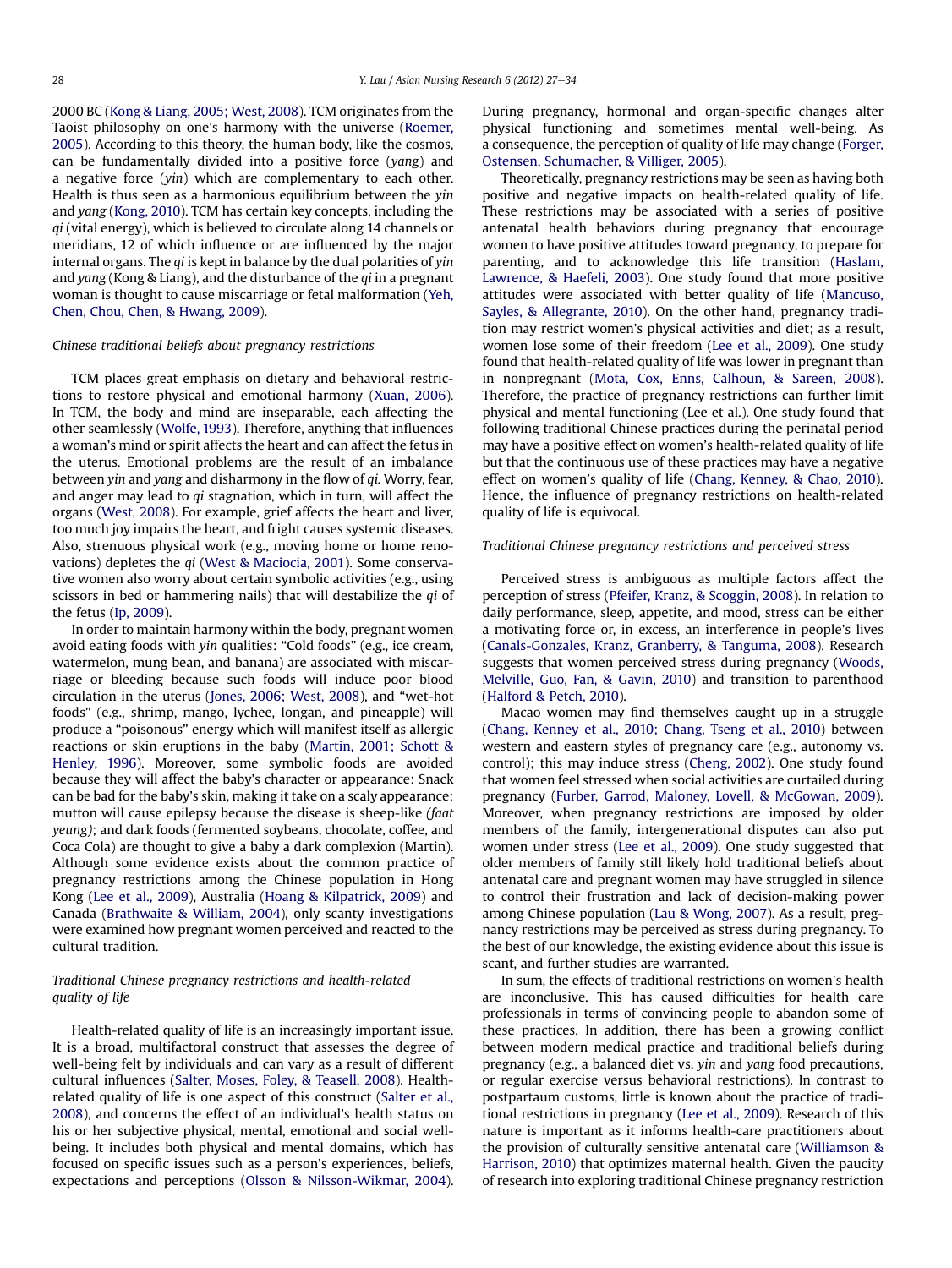and examining the relationship between pregnancy restriction, health-related quality of life, and perceived stress among Asians, the purpose of this study is to add to and inform the emerging literature. To our knowledge, this is the first study that aims to identify the prevalence and rationales of traditional Chinese pregnancy restrictions and to investigate the relationship between pregnancy restriction, health-related quality of life, and perceived stress levels.

## Methods

## Ethical considerations

Ethical approval that complied with the Declaration of Helsinki was obtained in December 2007 from the institutional review board of the hospital involved. Informed consent was obtained from the participating woman after the investigator had explained the nature, purpose, and potential risks of the study. Participation was entirely voluntary, and each participant had the right to withdraw or refuse to give information at any time during the study without incurring any penalties or being deprived of health services. The women's anonymity and the confidentiality of the information they provided were strictly maintained.

#### Stage I: Exploring the traditional Chinese pregnancy restrictions

The research setting was an outpatient clinic in a public hospital, S. Januário Hospital, in the Macao Special Administrative Region. Macao covers an area of 29.2  $km^2$  and comprises the Macao Peninsula and the islands of Taipa and Coloane. Macao was a Portuguese colony from the 16th century to 1999 and is a crossroads between East and West. Its total population was estimated to be 549,200 in 2008. About 94% of the population is ethnic Chinese from the provinces of Guangdong and Fujian; the remaining 6% are Portuguese and other nationalities [\(Macau Government Tourist](#page-6-0) Offi[ce, 2009\)](#page-6-0).

The traditional Chinese pregnancy restrictions exploration began with intensive literature review [\(Ip, 2009; Jones, 2006; Lee](#page-6-0) [et al., 2009; Martin, 2001; West, 2008; Wolfe, 1993](#page-6-0)). Semistructure interviews were conducted among 30 pregnant women to obtain information regarding why women practice traditional Chinese pregnancy restriction and their underlying rationales. The questions used included (a) what were your views/experiences for traditional Chinese pregnancy restriction; (b) what kind of behavioral and dietary restriction you will adhere to during pregnancy; (c) what were your rationales/reasons/interpretations to practice these traditional Chinese pregnancy restriction; (d) is there anything else you would like to share about the traditional Chinese pregnancy restriction. Each interview took place in a private room of the antenatal outpatient clinic from December 2007 to March 2008 by the researcher who was an experienced researcher with a PhD qualification in social science in University of Hong Kong since 2006. An in-depth interviewing technique was used to elicit information [\(Liamputtong & Ezzy, 2005](#page-6-0)). This is appropriated to uncover and understand the women's subjective experience. Each woman was interviewed once and the interview lasted for  $25-35$ minutes, depend on her responses. Video recording and field notes of observation were taken during each interview. Interview visual films were transcribed fully, checked and annotated with pauses, overlaps and nonverbal expression. All transcribed material was analyzed sentence by sentence and coded for the women's rationales. Initial opening coding of the data used differing codes, which were repeated and re-analyzed to reassess the content and confirm the findings. Transcripts were analyzed using thematic analysis to identify recurrent themes, similarities and differences

across the samples ([Taylor & Bogdan, 1998](#page-7-0)). Interpretations of the finding were given to the women as a means of cross-checking of data. A list of 28 traditional Chinese pregnancy restrictions under two categories (behavioral and dietary restrictions) and the entailed traditional health beliefs were found (Table 1).

Table 1 Cultural Belief about Behavioral and Dietary Restrictions during Pregnancy

|    | Traditional Chinese pregnancy<br>restrictions lists | Cultural belief                                                                     |  |  |  |
|----|-----------------------------------------------------|-------------------------------------------------------------------------------------|--|--|--|
|    | Behavioral Restrictions (BR)                        |                                                                                     |  |  |  |
| 1  | Not moving home                                     | These actions will destabilize the vital                                            |  |  |  |
| 2  | No home renovations                                 | energy of the fetus (dong tai qi) and will                                          |  |  |  |
| 3  | No moving heavy objects                             | cause spontaneous miscarriage and fetal                                             |  |  |  |
|    |                                                     | malformation                                                                        |  |  |  |
| 4  | No hammering nails into                             | The nails could make holes into the wall and                                        |  |  |  |
|    | the wall                                            | these actions will cause fetal malformation.                                        |  |  |  |
| 5  | No participation in wedding<br>celebrations         | These actions are very happy events and too<br>much joy impairs the heart. If the   |  |  |  |
| 6  | No participation in birthday                        | excitement is too powerful, abnormal                                                |  |  |  |
|    | celebrations                                        | uterine contractions, which oppress the                                             |  |  |  |
|    |                                                     | fetus and impede its physiological                                                  |  |  |  |
|    |                                                     | development, may occur.                                                             |  |  |  |
| 7  | No use of needles in or on                          | This will cause fetal malformation, such as                                         |  |  |  |
|    | bed                                                 | a cleft lip or cleft palate, or marks on the                                        |  |  |  |
|    |                                                     | face                                                                                |  |  |  |
| 8  | No preparation of the new                           | It is bad luck to have an empty baby bed                                            |  |  |  |
|    | baby's bed before the baby                          | within the house.                                                                   |  |  |  |
|    | is born.                                            |                                                                                     |  |  |  |
| 9  | No attendance at funerals                           | Attending a funeral and visiting sick people                                        |  |  |  |
| 10 | No visits to tombs                                  | in hospital are upsetting occasions and grief                                       |  |  |  |
| 11 | No visits to sick people                            | affects the heart and liver. Negative                                               |  |  |  |
| 12 | No touching coffins                                 | emotions can considerably intensify the                                             |  |  |  |
|    |                                                     | activity of the vegetative nervous system                                           |  |  |  |
|    |                                                     | and liberate harmful particles that will                                            |  |  |  |
|    |                                                     | affect the development of the fetus.                                                |  |  |  |
| 13 | No disclosure of the                                | Early disclosure within the first trimester                                         |  |  |  |
|    | pregnancy during the first<br>trimester.            | will threaten the stability of the pregnancy.                                       |  |  |  |
| 14 | No use of scissors in or                            | This will cause fetal malformation, such as                                         |  |  |  |
|    | on the bed                                          | a cleft lip or cleft palate, or having marks on                                     |  |  |  |
|    |                                                     | its face                                                                            |  |  |  |
| 15 | No cutting the wings and                            | Cutting the wings and legs off a chicken                                            |  |  |  |
|    | legs off a chicken                                  | when preparing food may harm the                                                    |  |  |  |
|    |                                                     | integrity of the baby.                                                              |  |  |  |
| 16 | No raising of hands above                           | Such actions will destabilize the vital                                             |  |  |  |
|    | the shoulders                                       | energy of the fetus (dong tai qi) and is                                            |  |  |  |
|    |                                                     | thought to cause spontaneous miscarriage.                                           |  |  |  |
| 17 | No watching horrible films                          | Horrible films will induce fear and fright.                                         |  |  |  |
|    |                                                     | The excessive excitement will cause                                                 |  |  |  |
|    |                                                     | systemic diseases.                                                                  |  |  |  |
|    | Dietary Restrictions (DR)                           |                                                                                     |  |  |  |
| 1  | No watermelon                                       | These foods are cold foods that will slow                                           |  |  |  |
| 2  | No mung beans                                       | down the blood circulation, thus affecting                                          |  |  |  |
|    |                                                     | the absorption of nutrients by the fetus.                                           |  |  |  |
|    |                                                     | They must not be eaten in early pregnancy                                           |  |  |  |
|    |                                                     | for fear that they will cause a miscarriage.                                        |  |  |  |
| 3  | No rabbit meat                                      | This food will cause a cleft lip or cleft palate                                    |  |  |  |
|    |                                                     | in newborn babies.                                                                  |  |  |  |
| 4  | No dark food                                        | The baby will be dark-complexioned,                                                 |  |  |  |
|    | No snake                                            | whereas as a light skin is desired.<br>This food is bad for the baby's skin, making |  |  |  |
| 5  |                                                     |                                                                                     |  |  |  |
| 6  | No mango                                            | it take on a scaly appearance.<br>These foods are wet-hot foods and will            |  |  |  |
| 7  | No lychee                                           | cause the baby to have allergies, eczema,                                           |  |  |  |
|    |                                                     | and other skin problems.                                                            |  |  |  |
| 8  | No mutton                                           | The fetus will get epilepsy; indeed, the term                                       |  |  |  |
|    |                                                     | for the disease is faat yeung (like a sheep),                                       |  |  |  |
|    |                                                     | which is a reference to the juddering                                               |  |  |  |
|    |                                                     | movement of a sheep's teeth.                                                        |  |  |  |
| 9  | No shrimp                                           | This food will cause the baby to have                                               |  |  |  |
|    |                                                     | allergies, eczema, and other skin problems.                                         |  |  |  |
| 10 | No ice cream                                        | These foods are cold foods that will cause                                          |  |  |  |
| 11 | No banana                                           | a miscarriage if eaten in early pregnancy                                           |  |  |  |
|    |                                                     | and will increase the likelihood of                                                 |  |  |  |
|    |                                                     | convulsions in babyhood.                                                            |  |  |  |
|    |                                                     |                                                                                     |  |  |  |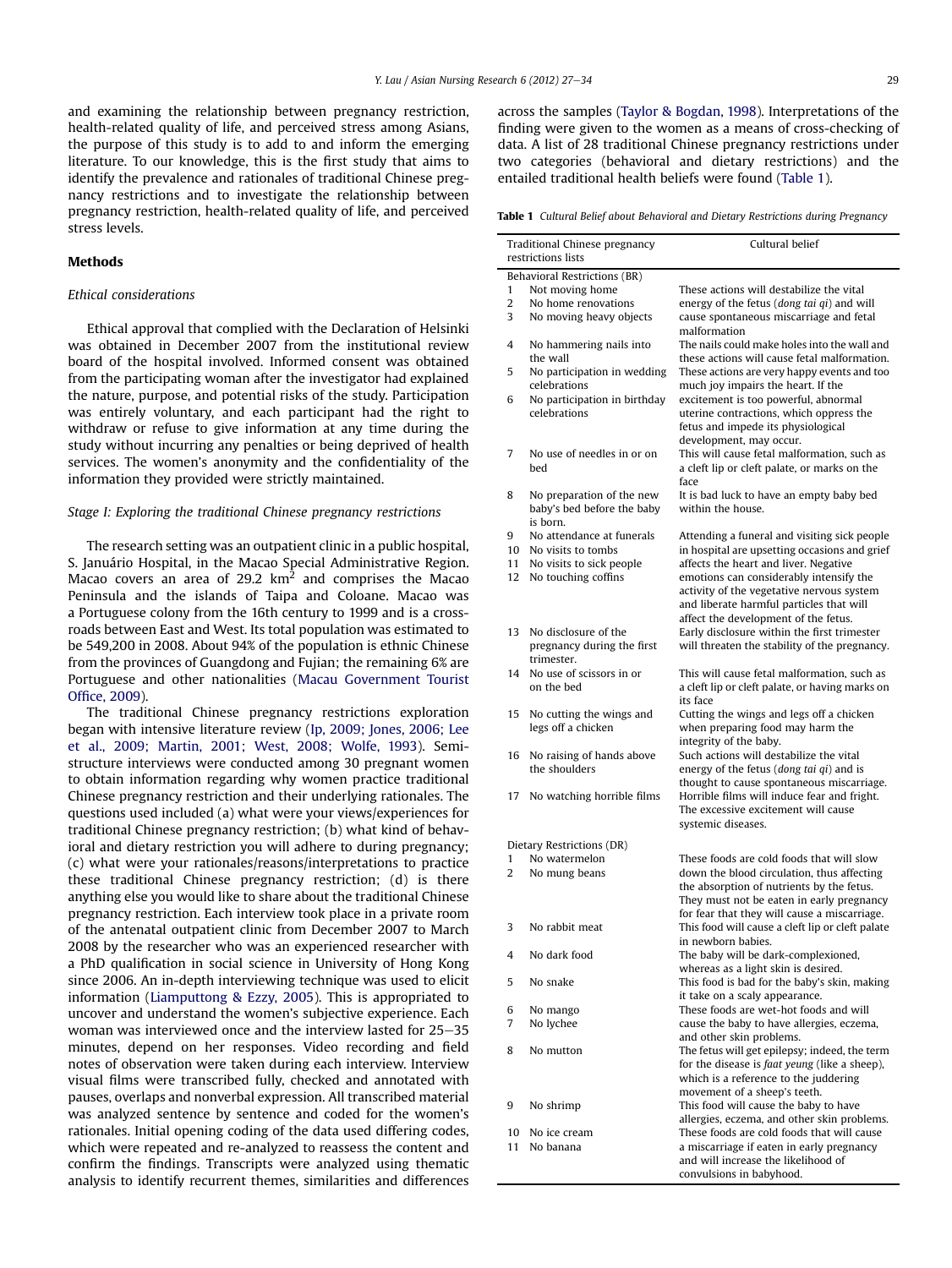On the basis of the restriction elicited, the list was constructed to enquire about adherence to these antenatal restrictions (Appendix 1) that included the two summative items of "behavioral restrictions" (BR) and "dietary restrictions" (DR), 17 items for BR, and 11 items for DR. Each item was rated on a dichotomous response, where "Yes" meant adhering to this practice during pregnancy (score  $= 1$ ), "No" meant not adhering to this practice during pregnancy (score  $= 0$ ). After summing up all of the traditional practice items, we obtained a total traditional score for each woman. The higher the score, the more likely it was that the participant adhered to traditional restrictions. This list, together with two validated measures on health-related quality of life and perceived stress level, would be used in stage II of this study.

#### Stage II: Correlates of the traditional Chinese pregnancy restrictions

In Stage II, the association between the traditional Chinese pregnancy restrictions, health-related quality of life, and perceived stress was assessed.

#### Sampling

We adopted convenience sampling of the target population, namely pregnant Chinese women living in Macao, because of resource constraints. Macao is served by three hospitals, one public and two private; the research setting was an outpatient clinic at the public hospital. Despite the fact that the recruitment of participants was conducted at one hospital, the sample is nonetheless population-based because all pregnant women must come to this hospital for screening of Down syndrome in a current national program, the sample was thus representative of pregnant women in the general population since it included all women from different clusters of Macao covering different demographic and socioeconomic divisions ([Macau Health Center, 2004\)](#page-6-0).

Assuming that the prevalence rate, found in a previous similar study [\(Lee et al., 2009\)](#page-6-0) is accurate ( $\pm$ 1.98%), a sample size of 1,000 would achieve a low error factor ([Altman, 2006](#page-6-0)). This degree of error is approximately a quarter of the size of the prevalence estimate and is therefore sufficiently small enough to be used with confidence for planning purposes in the health care service system. A sample size of 1,151 antenatal women was used; this was considered adequate for the detection of women who adhere to traditional practices. The exclusion criteria were as follows; (a) did not supply written informed consent, (b) carrying a baby with a congenital abnormality because those pregnant women may experience negative affective state, and (c) personal or family history of severe psychiatric problems because of cooperativeness and medication issues.

On the basis of their obstetric records, all of the women who attended the antenatal clinic within the data collection period of June 2008 to January 2009 were eligibleto participate in the study. Before inviting the women to participate, the investigator approached them individually to confirm that they met the selection criteria. Data were collected in the second trimester because the physiological discomfort and stress level is comparatively lower in this trimester than in others. They completed the self-reported instrument in approximately  $10-15$  minutes while waiting for blood testing of Down syndrome at the antenatal outpatient clinic.

#### **Instruments**

We measured health-related quality of life using the 12-item standard SF-12 Health Survey (SF-12), which is used to assess the physical and psychological aspects of quality of life ([Ware, Kosinski,](#page-7-0) [Turner-Bowker, & Gandek, 2005\)](#page-7-0). The items, which are in the form of questions, explain more than 90% of the variance of the original SF-36. The SF-12 is useful in measuring two components, namely physical health (PCS) and mental health (MCS) functioning, without substantial loss of information. The PCS items include a selfreported assessment of the level of limitation experienced in performing moderate activities (e.g., climbing stairs), questions on accomplishing less due to experiences of body pain, and a rating of general health. The MCS items include questions on feeling calm and peaceful or downhearted and blue, accomplishing less, and taking less care than usual when carrying out activities because of one's mental health (Ware et al.). A higher score in the respective summary scales represents a higher level of functioning. The reliability and validity tests of the SF-12 have been proven to be satisfactory [\(Pezzilli, Morselli-Labate, Fantini, Campana, &](#page-7-0) [Corinaldesi, 2007\)](#page-7-0). A Chinese version of the SF-12 survey form with satisfactory content validity was adopted in this study ([Lam, Tse, &](#page-6-0) [Gandek, 2005](#page-6-0)).

The Perceived Stress Scale (PSS) measures the degree to which situations in one's life are regarded as stressful [\(Cohen, Kamarck, &](#page-6-0) [Mermelstein, 1983\)](#page-6-0). The version we used has 14 items, each rated on a 5-point Likert-type scale ranging from 0 (never) to 4 (very frequently). PSS items are designed to ascertain the degree to which respondents find their lives unpredictable, uncontrollable, and overwhelming. These three factors have consistently been found to be the central components of the experience of stress. Respondents are asked how often, in the last month, they have experienced specific feelings of stress. Reverse scoring is used for items describing negative experiences or responses. Total possible scores range from 0 to 56, with higher scores representing higher levels of perceived stress. The internal consistency reliability [\(Mimura & Grif](#page-6-0)fith, 2004), predictive and concurrent validity (Cohen et al.), and factor structure ([Ramirez & Hernandaz, 2007\)](#page-7-0) of the PSS have all been found to be satisfactory. A Chinese version of the PSS, with satisfactory content validity and reliability, was adopted in this study [\(Chu, 2005](#page-6-0)).

#### Data analysis

The SPSS 17.0 software package (SPSS Inc., Chicago, IL, USA) was used for statistical analysis. Descriptive statistics were used to present the demographic, socioeconomic, and obstetric data of the participants. Multiple linear regression models were used to explore the traditional Chinese pregnancy restriction that influence health-related quality of life and perceived stress while adjusting for the demographic, socioeconomic, obstetric, and medical variables. Linear regression was used to calculate the standardized coefficients  $(\beta)$  and 95% confidence intervals (CI) for the unstandardized coefficient (B) in order to estimate the association between the potential variables and the outcomes of pregnancy restriction. The coefficient of determination, with explained variance (R2), was used to assess the goodness of fit of the regression model. The F value is the test statistic used to decide whether the model as a whole has statistically significant predictive capability. To prevent multicollinearity among the variables, principal component analysis was performed with a multicollinearity diagnostic statistics in the linear regression analysis by examining Variance Inflation Factor (VIF) for each variable ([Stine, 1995\)](#page-7-0). VIF showed the variance of the coefficient estimate was being inflated by multicollineraity. VIF was used to analyze the magnitude of multicollinearity, with VIF  $<$  5 set as the acceptable level (O'[Brien,](#page-7-0) [2007\)](#page-7-0). The  $p < 0.05$  was considered statistically significant.

## Results

A total of 1,613 women were invited to join Stage II of this study, 462 of whom chose not to participate. The primary reasons for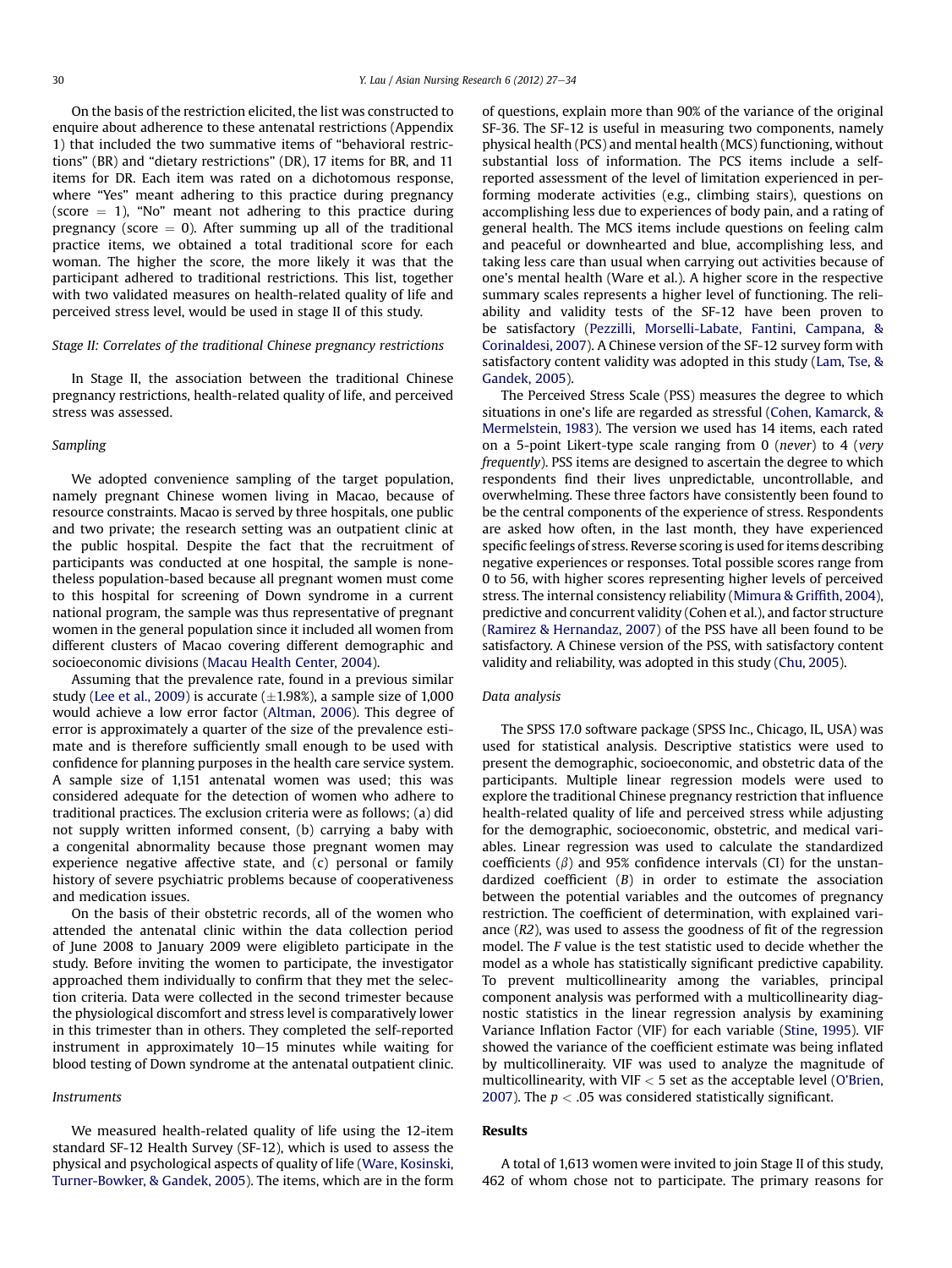refusal were being too busy, tiredness, and a reluctance to disclose information. The remaining 1,151 women (response rate  $= 71.4\%$ ) completed the questionnaire. Table 2 shows the demographic, socioeconomic, and obstetric characteristics, the health-related quality of life, and the perceived stress level of the participants. The majority of the women were over 25 years of age (69.9%), married (91.1%), and Chinese (90.7%). Almost half (44.7%) of them had attained tertiary-level or above education. Most (78.0%) had full-time jobs and total monthly family incomes of more than MOP \$10,000 (87.1%). More than half of the women (52.5%) were expecting their first baby, and the majority (74.2%) had received antenatal care in the corresponding hospital before 12 weeks' gestation. For about one quarter (27.5%) of women, the pregnancy was unplanned. The majority of them had no current personal medical problems (91.1%) or allergy history (91.3%).

Table 2 Demographic, Socioeconomic, Obstetric and Medical Characteristics of Participants in Stage II ( $N = 1,151$ )

| Demographic, Socioeconomic<br>characteristics | Categories                                                   | n     | %    |
|-----------------------------------------------|--------------------------------------------------------------|-------|------|
| Age                                           | >25                                                          | 804   | 69.9 |
|                                               | $<$ 25                                                       | 347   | 30.1 |
| Marital status                                | Married                                                      | 1,048 | 91.1 |
|                                               | Single/divorced/separated/<br>cohabited                      | 103   | 8.9  |
| <b>Educational level</b>                      | $>\!\!$ Secondary                                            | 514   | 44.7 |
|                                               | $\le$ Secondary                                              | 637   | 55.3 |
| Nationality                                   | Chinese                                                      | 1,044 | 90.7 |
|                                               | Others                                                       | 107   | 9.3  |
| Occupational status                           | Full-time/self-employed                                      | 898   | 78.0 |
|                                               | Housewife/part time /                                        | 253   | 22.0 |
|                                               | unemployed                                                   |       |      |
| Daily working hours                           | $<$ 10 hr                                                    | 1,117 | 97.0 |
|                                               | $>10$ hr                                                     | 34    | 3.0  |
| Family total monthly                          | $\leq$ MOP \$10,000                                          | 1,002 | 87.1 |
| income <sup>a</sup>                           | >MOP \$10,000                                                | 149   | 12.9 |
| Size of residence <sup>b</sup>                | $>$ 500 square feet                                          | 846   | 73.5 |
|                                               | $\leq$ 500 square feet                                       | 305   | 26.5 |
| Type of residence                             | Private house                                                | 851   | 73.9 |
|                                               | Public house                                                 | 300   | 26.1 |
| Obstetric characteristics                     |                                                              |       |      |
| No. of pregnancies (Gravid)                   | First pregnancy                                              | 480   | 41.7 |
|                                               | $\geq$ Second pregnancy                                      | 671   | 58.3 |
| No. of babies (Parity)                        | First baby                                                   | 604   | 52.5 |
|                                               | $\geq$ Second baby                                           | 547   | 47.5 |
| History of abortion                           | No                                                           | 739   | 64.2 |
|                                               | Yes                                                          | 412   | 35.8 |
| Antenatal care <sup>c</sup>                   | <first td="" trimester<=""><td>854</td><td>74.2</td></first> | 854   | 74.2 |
|                                               | >Second trimester                                            | 297   | 25.8 |
| Past adverse obstetric                        | No                                                           | 1,045 | 90.8 |
| complication                                  | Yes                                                          | 106   | 9.2  |
| Present obstetric                             | No                                                           | 1,024 | 89.0 |
| complication                                  | Yes                                                          | 127   | 11.0 |
| Intention of pregnancy                        | Planned/natural                                              | 834   | 72.5 |
|                                               | Accidental/unintended                                        | 317   | 27.5 |
| Medical characteristics                       |                                                              |       |      |
| Family medical history                        | Yes                                                          | 492   | 42.7 |
|                                               | No                                                           | 659   | 57.3 |
| Personal medical history                      | Yes                                                          | 223   | 19.4 |
|                                               | No                                                           | 928   | 80.6 |
| Current personal                              | Yes                                                          | 102   | 8.9  |
| medical problem                               | No                                                           | 1049  | 91.1 |
| Food or drug allergy                          | Yes                                                          | 100   | 8.7  |
|                                               | No                                                           | 1051  | 91.3 |

<sup>a</sup> MOP stands for Macao Pataca, the local currency. MOP \$10,000 is considered as a cut-off because this monthly income is the median monthly domestic household income in Macao. MOP \$10,000 is about US \$1,420.

Size of residence of 500 square feet is considered as a cut-off because this size is the median size of residence in Macao.

 $c$  First antenatal care before or on 12 weeks' gestation is considered as early booking.

#### Pregnancy restrictions among Macao pregnant women

Table 3 shows that 73.7% and 79.1% of the participants had adhered to behavioral and dietary restrictions, respectively. Avoidance of some behaviors during pregnancy was comparatively common, such as moving heavy objects (31.0%) and using scissors in or on the bed (29.6%). The dietary restriction most commonly adhered to during pregnancy was the avoidance of cold foods, including watermelon (48%), mung beans (37.6%), and banana (34.2%) as shown in Table 3.

[Table 4](#page-5-0) shows the results of multiple linear regression models of the behavioral and dietary restrictions score on health-related quality of life and the perceived stress score after controlling for demographic, socioeconomic, obstetric and medical variables. Among the variables, only the Physical health component (PCS) of Health-related quality of life (SF-12) was significant ( $\beta = -.127$ ,  $p < .001$ ); the pregnant women who adhered to behavioral restrictions were more likely to be those who had poor physical health. However, there was no significant difference in PSS scores  $(p > .05)$  between the pregnant women who had adhered to pregnancy restrictions and those who had not.

#### Discussion

#### Pregnancy restrictions among Macao pregnant women

Our findings showed that traditional pregnancy restrictions are still commonly adhered to by contemporary Macao Chinese women. Some behavioral restrictions, such as moving heavy objects and using scissors in or on the bed, are prohibited. A

Table 3 Prevalence of Traditional Chinese Pregnancy Restrictions among Participant  $(N = 1.151)$ 

| Traditional Chinese pregnancy restrictions lists  | Adherence  | Nonadherence |  |
|---------------------------------------------------|------------|--------------|--|
|                                                   | n(%)       | n(%)         |  |
| <b>Behavioral restrictions</b><br>848 (73.7)      |            | 303 (26.3)   |  |
| 1<br>No moving home                               | 252 (21.9) | 547 (47.5)   |  |
| $\overline{2}$<br>No home renovations             | 290 (25.2) | 504 (43.8)   |  |
| 3<br>No moving heavy objects                      | 357 (31.0) | 459 (39.9)   |  |
| No hammering nails into the wall<br>4             | 277 (24.1) | 513 (44.6)   |  |
| 5<br>No participation in wedding celebrations     | 198 (17.2) | 632 (54.9)   |  |
| 6<br>No participation in birthday celebrations    | 78 (6.8)   | 755 (65.6)   |  |
| 7<br>No use of needles in or on bed               | 204 (17.7) | 617 (53.6)   |  |
| 8<br>No preparation of the new baby's bed         | 192 (16.7) | 646 (56.1)   |  |
| before the baby is born                           |            |              |  |
| No attendance at funerals<br>9                    | 256 (22.2) | 538 (46.7)   |  |
| 10<br>No visits to tombs                          | 221 (19.2) | 584 (50.7)   |  |
| 11<br>No visits to sick people                    | 158 (13.7) | 657 (57.1)   |  |
| No touching coffins<br>12                         | 182 (15.8) | 585 (50.8)   |  |
| 13<br>No disclosure of the pregnancy during the   | 211 (18.3) | 611 (53.1)   |  |
| first trimester                                   |            |              |  |
| No use of scissors in or on the bed<br>14         | 341 (29.6) | 499 (43.4)   |  |
| 15<br>No cutting the wings and legs off a chicken | 312 (27.1) | 530 (46.0)   |  |
| 16<br>No raising of hands above the shoulders     | 323 (28.1) | 517 (44.9)   |  |
| 17<br>No watching horrible films                  | 270 (23.5) | 537 (46.7)   |  |
| Dietary restrictions                              | 911 (79.1) | 240 (20.9)   |  |
| No watermelon<br>1                                | 553 (48.0) | 335 (29.1)   |  |
| 2<br>No mung beans                                | 433 (37.6) | 456 (39.6)   |  |
| 3<br>No rabbit meat                               | 212 (18.4) | 562 (48.8)   |  |
| $\overline{4}$<br>No dark food                    | 233 (20.2) | 530 (46.0)   |  |
| 5<br>No snake                                     | 138 (12.0) | 727 (63.2)   |  |
| 6<br>No mango                                     | 89 (7.7)   | 776 (67.4)   |  |
| 7<br>No lychee                                    | 115 (10.0) | 760 (66.0)   |  |
| 8<br>No mutton                                    | 241 (20.9) | 598 (52.0)   |  |
| 9<br>No shrimp                                    | 159 (13.8) | 732 (63.6)   |  |
| 10<br>No ice cream                                | 294 (25.5) | 600(52.1)    |  |
| 11<br>No banana                                   | 394 (34.2) | 481 (41.8)   |  |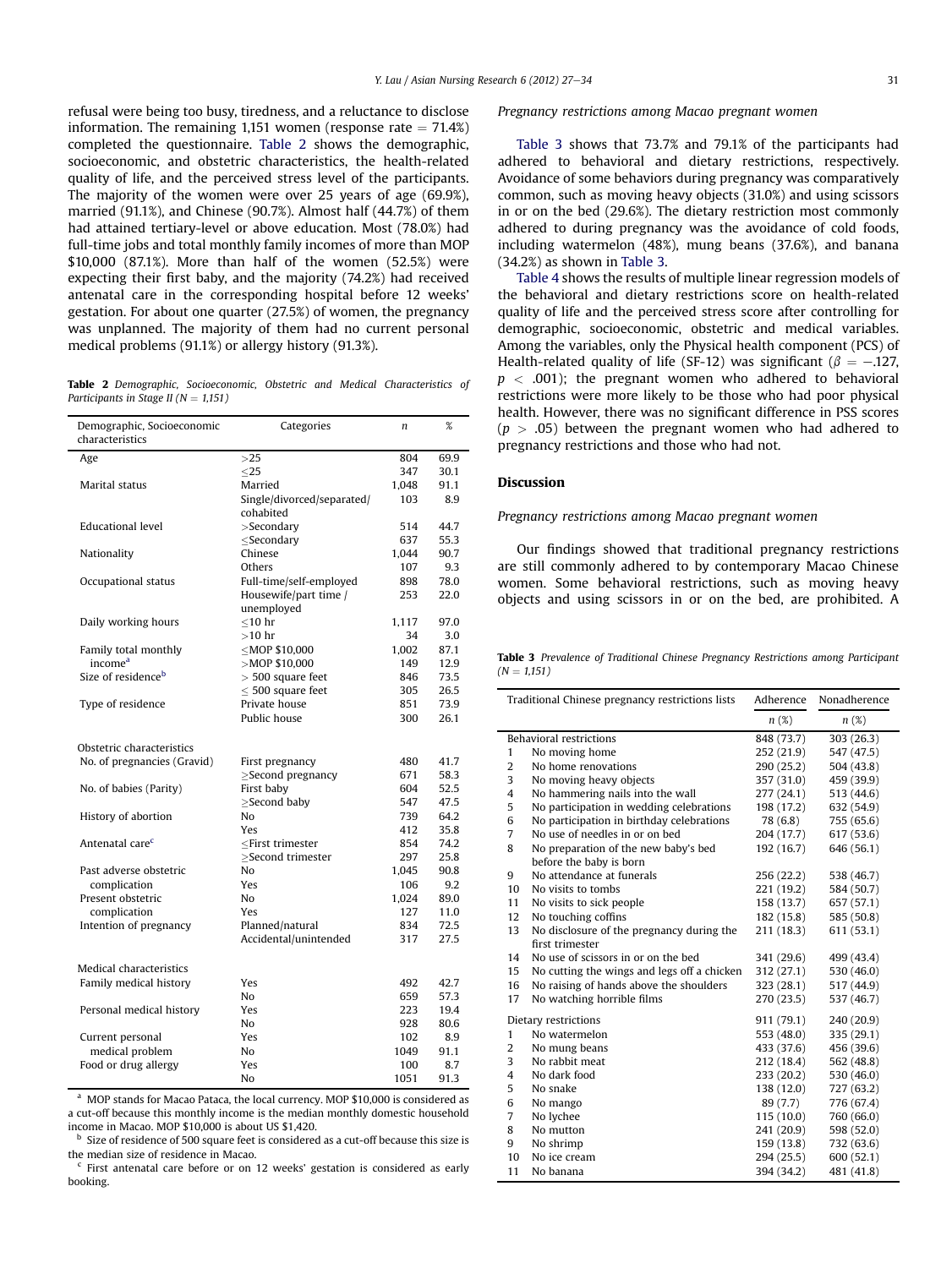<span id="page-5-0"></span>Table 4 Multiple Linear Regression Models of Behavioral and Dietary Restrictions during Pregnancy on Health-Related Quality of Life and Perceived Stress Scale among Macao Pregnant Women  $(N = 1.151)$ 

| Traditional Chinese pregnancy restrictions | Health-related quality of life (SF-12) |       |                                  |         |      | Perceived stress<br>(PSS) |         |      |         |
|--------------------------------------------|----------------------------------------|-------|----------------------------------|---------|------|---------------------------|---------|------|---------|
|                                            | Physical health component<br>(PCS)     |       | Mental health component<br>(MCS) |         |      |                           |         |      |         |
|                                            | B                                      | SE    |                                  | B       | SE   |                           | B       | SE   |         |
| Behavioral Restrictions Total score        | $-.256*$                               | .062  | $-.127$                          | $-.095$ | .082 | $-.036$                   | .065    | .057 | .034    |
| Dietary Restrictions Total score           | .066                                   | 0.046 | .043                             | .019    | .061 | .009                      | $-.011$ | .042 | $-.008$ |
|                                            | $2.704*$                               |       | 3.974*                           |         |      | $6.999*$                  |         |      |         |
| $R^2$                                      | .068                                   |       | .096                             |         |      | .158                      |         |      |         |
| <b>VIF</b>                                 | 1.024-3.943                            |       | 1.044–3.926                      |         |      | 1.024-3.939               |         |      |         |

Notes. Results from three multiple linear regression models after adjusting for demographic, socioeconomic and obstetric variables. B = unstandardized coefficient;  $\beta$  = beta, standardized coefficient; SE = standard error; SF-12 = The Short Form -12 Health Survey; PCS = Physical Component of Health-related Quality of Life; MCS = Mental Component of Health-related Quality of Life; PSS = Perceived Stress Scale Score.  $R^2$  = explained variance. VIF = Variance inflation factor  $*p < .001$ .

reasonable explanation for avoiding moving heavy objects is that it prevents pregnant women from becoming overtired [\(Martin, 2001\)](#page-6-0) to prevent a miscarriage. Symbolically, the action of using scissors in or on the bed is believed to produce a cleft lip or cleft palate in babies. Although such a restriction appears to be unscientific and to be logically unconnected with the outcome, some women still believe in the possibility of such behavior in producting unfortunate consequences (Martin).

The consumption of cold foods, such as watermelon, mung beans, and banana, is avoided by pregnant women in Macao. According to Chinese tradition, diet is very important to ensuring a healthy pregnancy ([Jones, 2006](#page-6-0)). The theory of yin and yang or cold and hot foods dominates food choices during pregnancy ([Ip,](#page-6-0) [2009](#page-6-0)) because diet is regarded as the source of  $qi$ . During pregnancy, Macao Chinese women avoid eating food with yin qualities, such as cold foods that may require more energy or expenditure of heat to warm them (Jones). Women may associate cold foods with miscarriage, as it is believed that these foods will make the uterus cold and subsequently induce poor blood circulation in the uterus ([West, 2008](#page-7-0)). These behavioral and dietary restrictions may therefore serve to protect women from danger, giving them the best possible chance of carrying their pregnancy to term. However, more in-depth studies are needed to understand why women prefer subscribing to pregnancy restrictions.

## Behavioral restrictions and poor physical health-related quality of life

Our findings showed that women adhere more closely to behavioral restrictions when their physical health-related quality of life is impaired. A possible explanation for this may be related to excessive gestational weight gain ([Stuebe, Oken, & Gillman, 2009\)](#page-7-0) or obesity [\(Amador, Juarez, Guizar, & Linares, 2008\)](#page-6-0), which are associated with a low level of social participation by women in happy or sad events and symbolic activities ([Lee et al., 2009;](#page-6-0) [Liamputtong et al., 2005\)](#page-6-0) and are positively related to a decrease in the physical component score (Amador et al.). Another possibility is that a higher level of depressive symptoms is found among women who adhere to behavioral restrictions (Lee et al.). These symptoms have cumulative negative effects on the physical component score of health-related quality of life ([Gallegos-Carrillo](#page-6-0) [et al., 2009\)](#page-6-0). It is perhaps not surprising that women who adhere to behavioral restrictions are more likely to have poor physical functioning.

However, the direction of causality between the two variables is not clear. It could easily be argued that, in terms of health-related quality of life, poor physical functioning predates their adherence to behavioral restrictions. Empirical evidence shows that women who experience poor health-related quality of life are more likely to report pregnancy complications ([Moyer et al., 2008\)](#page-6-0). This may in turn increase their adherence to the rules of pregnancy restrictions in order to safeguard themselves from danger ([Chang, Tseng et al.,](#page-6-0) [2010\)](#page-6-0). Another possible explanation for our findings may be related to the relationship between health-related quality of life and women's perceived personal control over birth outcomes ([Weisman et al., 2008\)](#page-7-0). Women with poor health-related quality of life are more likely to perceive that they have little control over the birth outcome, and this may mean that they will be more likely to take actions to influence future events, such as following traditional customs ([Ip, 2009; Lee et al., 2009](#page-6-0)) in order to gain more control over birth outcomes (Weisman et al.) and to prevent any potential harm to their baby (Ip).

#### Pregnancy restrictions and perceived stress

Contrary to expectation following a review of the previous literature [\(Furber et al., 2009; Martin, 2001](#page-6-0)), no significant relationship was found between pregnancy restrictions and perceived stress. One possible explanation for this is that pregnancy restrictions shape the transformation of self-identity by accepting the traditional right of Macao pregnant women [\(Chang, Kenney et al.,](#page-6-0) [2010\)](#page-6-0). However, in the findings of this study, the majority of women described their adherence to pregnancy restrictions. These particular pregnancy restrictions are accepted as the norm in the host culture ([Kaaya et al., 2010](#page-6-0)), and so adherence to them may not be perceived as stress. Another possible explanation is that the women's families have a close attachment to Confucian values in Asian families ([Park & Chesia, 2007; Yan & Sorenson, 2006\)](#page-7-0). Confucian culture reinforces the focus on the family with the perspective that family was the central operating unit of society ([Tu, 1984](#page-7-0)). Chinese family members are holding strong familism value and give preference to family membership in terms of support [\(Freeberg & Stein, 1996\)](#page-6-0). Family social support may play an important role in alleviating stress among Chinese pregnant women ([Lau, & Wong, 2008; Nierop, Wirtz, Bratsikas, Zimmermann, &](#page-6-0) [Ehlert, 2008](#page-6-0)). Besides, harmony and filial piety are features more emphasized in Chinese family.Personal conflicts among members are discouraged and a peaceful solution for any disagreement according to the elaborate codes of Confucian ethics built around patriarchal principles are emphasized ([Cheung et al., 2001\)](#page-6-0). Therefore, pregnant women may seek a certain degree of balance and harmony between their own interests and the traditional Chinese pregnancy restrictions that the older women in the family have to achieve a harmonious family ([Zhu & Yao, 2008](#page-7-0)). The malleability of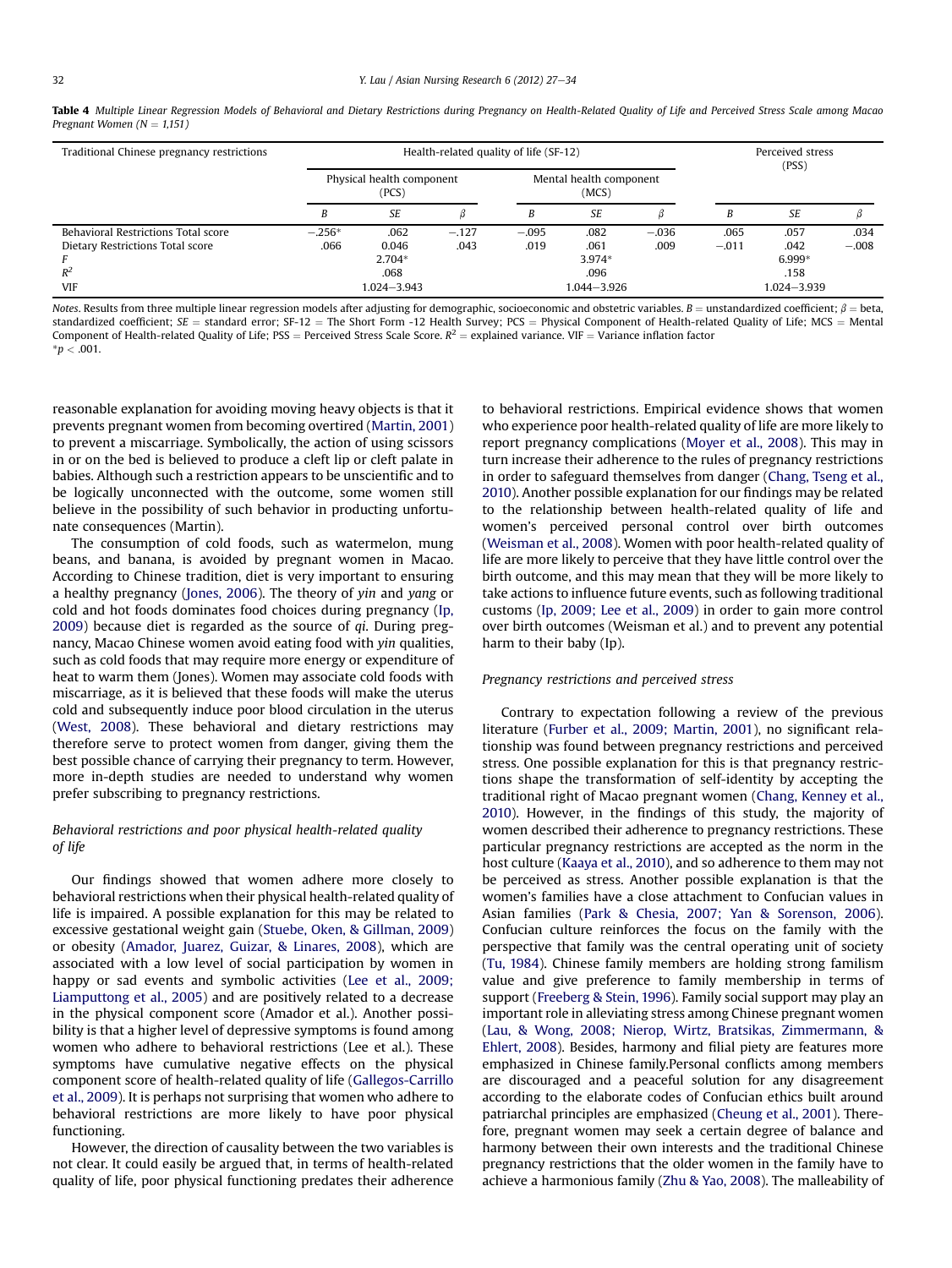<span id="page-6-0"></span>perceived stress in relation to pregnancy restrictions merits further investigation.

## Conclusion

This study has several possible limitations. First, the traditional Chinese pregnancy restrictions list was a preliminary inventory so further studies that test the psychometric properties of this inventory among different regions of the Chinese populations are needed. Second, although the study examines two possible variables in relation to pregnancy restriction, it may have overlooked a number of other variables, such as depressive symptoms, the quality of family relationships, and social networks or support groups. Further studies are therefore warranted. Finally, the use if a cross-sectional design in this study could not capture the causal relationship among pregnancy restriction, health-related quality of life and perceived stress. Such relationships can be much more clearly examined through a longitudinal design.

However, despite these limitations, the study makes a number of contributions to the literature. We provide readers with cultural rationales of pregnancy restrictions within a Macao context that may assist health professionals to better understand women from different cultures. This study provides a list of restrictions that nurses could use in the clinical situation to acquire more comprehensive views of Chinese women. Moreover, this study provides insight into the association between behavioral restrictions and poor physical health. It is essential in the development of culturally appropriate care ([Williamson & Harrison, 2010](#page-7-0)) to support women in making a healthy transition to motherhood. The health care professional need to be aware of their own cultural beliefs, attitudes and feelings to facilitate their understanding of people who may be from a different background and belief system with regard to pregnancy. They can then adjust their practice to meet the needs of these individuals and incorporate cultural sensitivity into their practice. However, the health care professional may emphasize the concept of cultural safety (Kruske, Kildea, & Barclay, 2006) among pregnant women to prevent potential negative impact of pregnancy restriction on their physical health.

#### Acknowledgments

This study was funded by a grant from Macao Polytechnic Institute awarded to the author (RP/ESS-3/2007).

#### References

- Altman, D. G. (2006). Practical statistics for medical research (2nd ed.). London: Chapman & Hall.
- Amador, N., Juarez, J. M., Guizar, J. M., & Linares, B. (2008). Quality of life in obese pregnant women: a longitudinal study. American Journal of Obstetrics and Gynecology, 198, e201-e205.
- Ayaz, S., & Efe, S. Y. (2008). Potentially harmful traditional practices during pregnancy and postpartum. The European Journal of Contraception and Reproductive Health Care, 13, 282-288.
- Brathwaite, A. C., & William, C. C. (2004). Childbirth expereinces of professional Chinese Canadian women. Journal of Obstetric, Gynecologic, and Neonatal Nursing, 33, 748-755.
- Canals-Gonzales, P. L., Kranz, P. L., Granberry, M., & Tanguma, J. (2008). An assessment of stress experienced by students in a prepharmacy curriculum. Journal of Instructional Psychology, 35, 19-22.
- Chang, P. J., Tseng, Y. C., Chuang, C. H., Chen, Y. C., Hsieh, W. S., Hurng, B. S., et al. (2010). Using of Sheng-Hua-Tang and health-related quality of life in postpartum women: A population-based cohort study in Taiwan. International Journal of Nursing Studies, 47, 13-19.
- Chang, S. R., Kenney, N. J., & Chao, Y. M. Y. (2010). Transformation in self-identity amongst Taiwanese women in late pregnancy: A quality study. International Journal of Nursing Studies, 47, 60-66.
- Cheng, N. F. (2002). The cultural and social meanings of childbearing for Chinese and Scottish women in Scorland. Midwifery, 18, 279-295.
- Cheung, F. M., Leung, K., Zhang, J., Sun, H., Gan, Y., Song, W., et al. (2001). Indigenous Chinese personality constructs. Is the five-factor model complete? Journal of Cross-Cultural Psychology, 32, 407-433.
- Chu, L. C. (2005). Chinese version of perceived stress scale. Chinese Journal of Psychology, 47, 157-179.
- Cohen, S., Kamarck, T., & Mermelstein, R. (1983). A gobal measure of perceived stress. Journal of Health and Social Behavior, 24, 385-396.
- Forger, F., Ostensen, M., Schumacher, A., & Villiger, P. M. (2005). Impact of pregnancy on health related quality of life evaluated prospectively in pregnant women with rheumatic diseases by the SF-36 health survey. Annals of the Rheumatic Diseases, 64, 1494-1499.
- Freeberg, A. L., & Stein, C. H. (1996). Felt obligation towards parents in Mexican-American and Anglo-American young adults. Journal of Social and Personal Relationships, 13, 457-471.
- Furber, C. M., Garrod, D., Maloney, E., Lovell, K., & McGowan, L. (2009). A qualitative study of mild to moderate psychological distress during pregnancy. Interna-
- tional Journal of Nursing Studies, 46, 669–677.<br>Gallegos-Carrillo, K., Garca-Pena, C., Mudgal, J., Romero, X., Duran-Arenas, L., & Salmeron, J. (2009). Role of depressive symptoms and comorbid chronic disease on health-related quality of life among community-dwelling older adults. Journal of Psychosomatic Research, 66, 127-135.
- Halford, K., & Petch, J. (2010). Couple psychoeducation for new parents: observed and potenital effects on parenting. Clinical Child Family Psychology Review, 13,  $164 - 180$
- Haslam, C., Lawrence, W., & Haefeli, K. (2003). Intention to breastfeed and other important health-related behavior and belief during pregnancy. Family Practice, 20, 528-530.
- Hoang, H. T. Q. L., & Kilpatrick, S. (2009). Having a baby in the new land: A qualitative exploration of the expereinces of Asian migrants in rural Tasmania, Australia. Rural and Remote Health, 9(1084), 1-11.
- Ip, W. Y. (2009). Childbirth among Hong Kong Chinese. In H. Selin (Ed.), Childbirth across cultures: Ideas and practices of pregnancy, childbirth and the postpartum (pp. 71-76). New York: Springer.
- Jones, M. E. (2006). Diet and nutrition in traditional Chinese medicine. In C. S. Yuan, E. J. Bieber, & B. A. Bauer (Eds.), Textbook of complementary and alternative medicine (2nd ed.). (pp. 211-224). London, UK: Informa Healthcare.
- Kaaya, S. F., Mbwambo, J. K., Fawzi, M. C. S., Borne, H. V. D., Schaalma, H., & Leshabari, M. T. (2010). Understanding women's experiences of distress during pregnancy in Dar es Salaam, Tanzania. Tanzania Journal of Health Research, 12,  $1 - 12$ .
- Kong, Y. C. (2010). Huangdi Neijing: A synopsis with commentaries. Hong Kong: The Chinese University Press.
- Kong, Y. C., & Liang, S. (2005). The cultural fabric of Chinese medicine: How to know your body through Chinese medicine. Hong Kong: The Commerical Press.
- Kruske, S., Kildea, S., & Barclay, L. (2006). Cultural safety and maternity care for Aboriginal and Torres Strait Islander Australians. Women and Birth, 19(3),  $73 - 77.$
- Lam, C. L., Tse, E. Y., & Gandek, B. (2005). Is the standard SF-12 health survey valid and equivalent for a Chinese population? Quality of Life Research, 14, 539-547.
- Lau, Y., & Wong, D. F. (2008). The role of social support in helping Chinese women with perinatal depressive symptoms cope with family conflict. Journal of Obstetric, Gynecologic, and Neonatal Nursing, 37, 556-571.
- Lau, Y., & Wong, F. K. D. (2007). Correlates of depressive symptomatology during the second trimester of pregnancy among Hong Kong Chinese. Social Science and Medicine, 64, 1802-1811.
- Lee, D. T., Ngai, I. S., Ng, M. M., Lok, I. H., Yip, A. S., & Chung, T. K. (2009). Antenatal taboos among Chinese women in Hong Kong. Midwifery, 25,  $104 - 113$ .
- Liamputtong, P., & Ezzy, D. (2005). Qualitative research methods (2nd ed.). Melbourne: Oxford University Press.
- Liamputtong, P., Yimyam, S., Parisunyakul, S., Baosoung, C., & Sansiriphun, N. (2005). Traditional beliefs about pregnancy and child birth among women from Chiang Mai, North Thailand. Midwifery, 21, 139-153.
- Macau Government Tourist Office. (2009). [http://www.macutourism.gov.mo/en/](http://www.macutourism.gov.mo/en/info/inf.php) [info/inf.php](http://www.macutourism.gov.mo/en/info/inf.php)
- Macau Health Center. (2004). Health indicator and primary care in Macau. Macau: Services of Health Centers.
- Mancuso, C. A., Sayles, W., & Allegrante, J. P. (2010). Knowledge, attitude and selfefficiacy in asthma self-management and quality of life. Journal of Asthma, 47, 883-888.
- Manyande, A., & Grabowska, C. (2009). Factors affecting the sucess of moxibustion in the management of a breech presentation as a preliminary treatment of external cephalic version. Midwifery, 25, 774-780.
- Martin, D. (2001). Food restrictions in pregnancy among Hong Kong mothers. In D. Y. H. Wu, & C. B. Tan (Eds.), Changing Chinese foodways in Asia. Hong Kong: The Chinese University Press.
- Mimura, C., & Griffith, P. (2004). A Japanese version of the perceived stress scale: Translation and preliminary test. International Journal of Nursing Studies, 41, 379-385
- Mota, N., Cox, B. J., Enns, M. W., Calhoun, L., & Sareen, J. (2008). The relationship between mental disorders, quality of life, and pregnancy: Findings from a nationally representative sample. Journal of Affective Disorders, 109, 300-304.
- Moyer, C. A., Ekpo, G., Calhoun, C. L., Greene, J., Naik, S., Sippola, E., et al. (2008). Quality of life, optimism/pessimism, and knowledge and attitudes toward HIV screening among pregnant women in Ghana. Womens Health Issues, 18, 301–309.